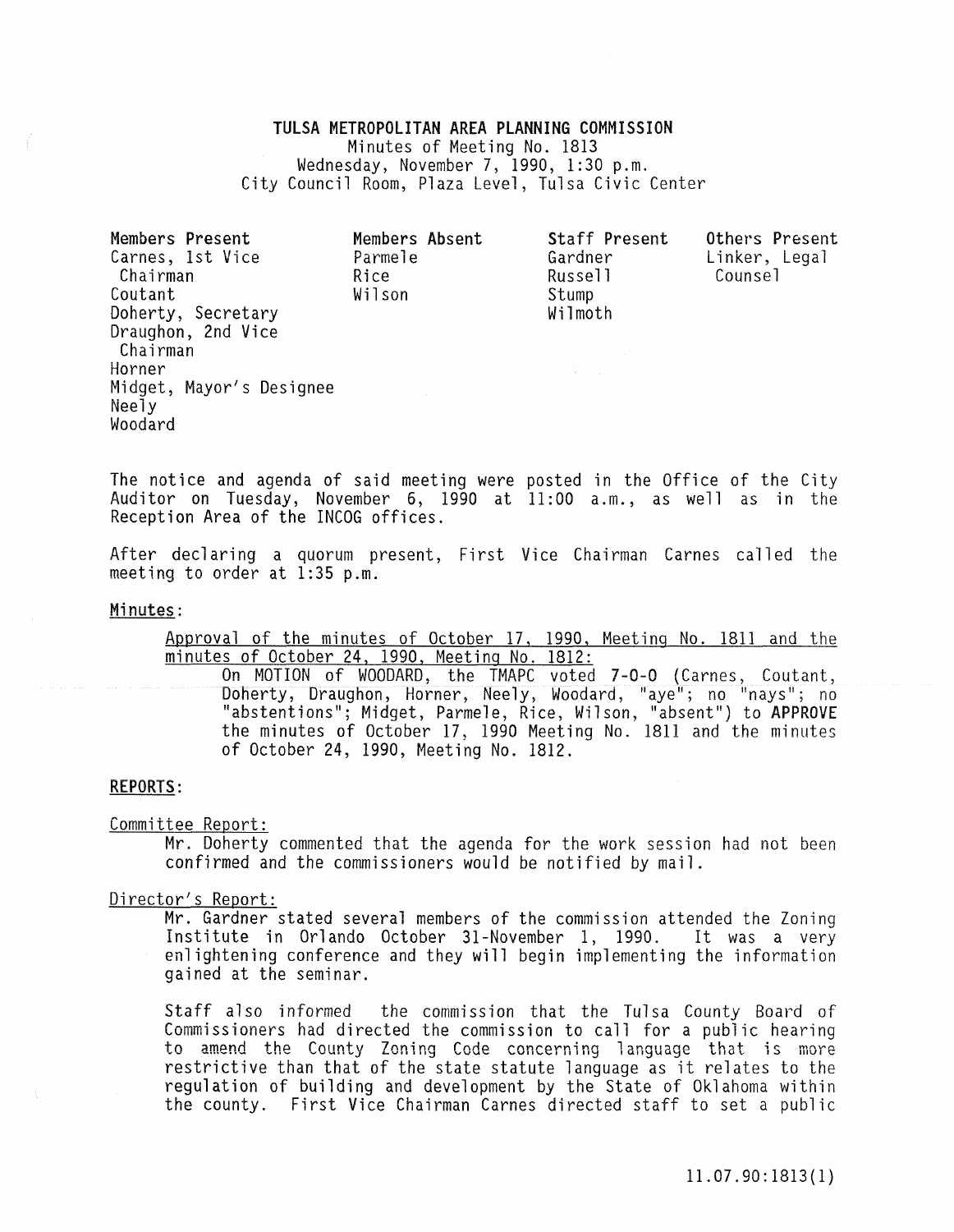hearing for December 5, 1990. Mr. Coutant inquired whether the Rules and Regulations Committee would be expected to review the matter before the public hearing. Mr. Doherty confirmed it would be included in the November 14, 1990 Work Session.

### SUBDIVISIONS:

## PRELIMINARY PLAT:

## Holland Lakes (PUD 457)(1083) E. 8Ist & S. Darlington Ave. (RS-3)

This plat has a sketch plat approval by the TAC dated 11/9/89. Recommendations were made at that time to require that Granite Avenue be extended to 81st Street as a dedicated street. Extension of 79th Street to Granite was recommended, but not made a specific requirement at the time. Canton stub could be eliminated without any objections, since the streets in that part of the PUD were to be private. The developer worked with the Staff in the PUD process and resubmitted a new PUD concept plan for the Planning<br>Commission hearing on 1/10/90. This revision complied with all of the This revision complied with all of the recommendations of the TAC, which provided a dedicated street connection on Granite to 81st, a dedicated tie on 79th to Granite and no tie to Canton Avenue. There were protests from abutting owners to the north who wanted Canton to tie into this subdivision and the Planning Commission approved the PUD with that requirement. However, when the PUD was reviewed by the City Commission on 3/13/90, and upon engineering data submitted regarding possible street grades on Canton if extended, the City Commission approved the PUD as submitted except that no tie was required on Canton. The plat as submitted for this review is the first phase construction. A copy of the TAC minutes of 11/9/90 was provided with Staff comments in the margin as applicable.

The Staff presented the plat with the applicant represented by Bill Lewis.

Since this plat was the oniy item submitted for the TAC meeting scheduled for 10-23-90, TAC had no objections to an early review on this meeting, noting that should any major changes be required, additional revised copies of the plat would be made available for the TAC.

ON MOTION of HERBERT, The Technical Advisory Committee voted unanimously to recommend approval of the PRELIMINARY plat of Holland Lakes, subject to the following conditions:

- 1. All conditions of PUD 457 shall be met prior to release of final plat, including any applicable provisions in the covenants or on the face of the plat. Include PUD approval date and references to Section 1100-1107 of the Zoning Code, in the covenants.
- 2. Utility easements shall meet the approval of the utilities. Coordinate with Subsurface Committee if underground plant is planned. Show additional easements as required. Existing easements should be tied to or related to property lines and/or lot lines.

11.07.90: 1813(2)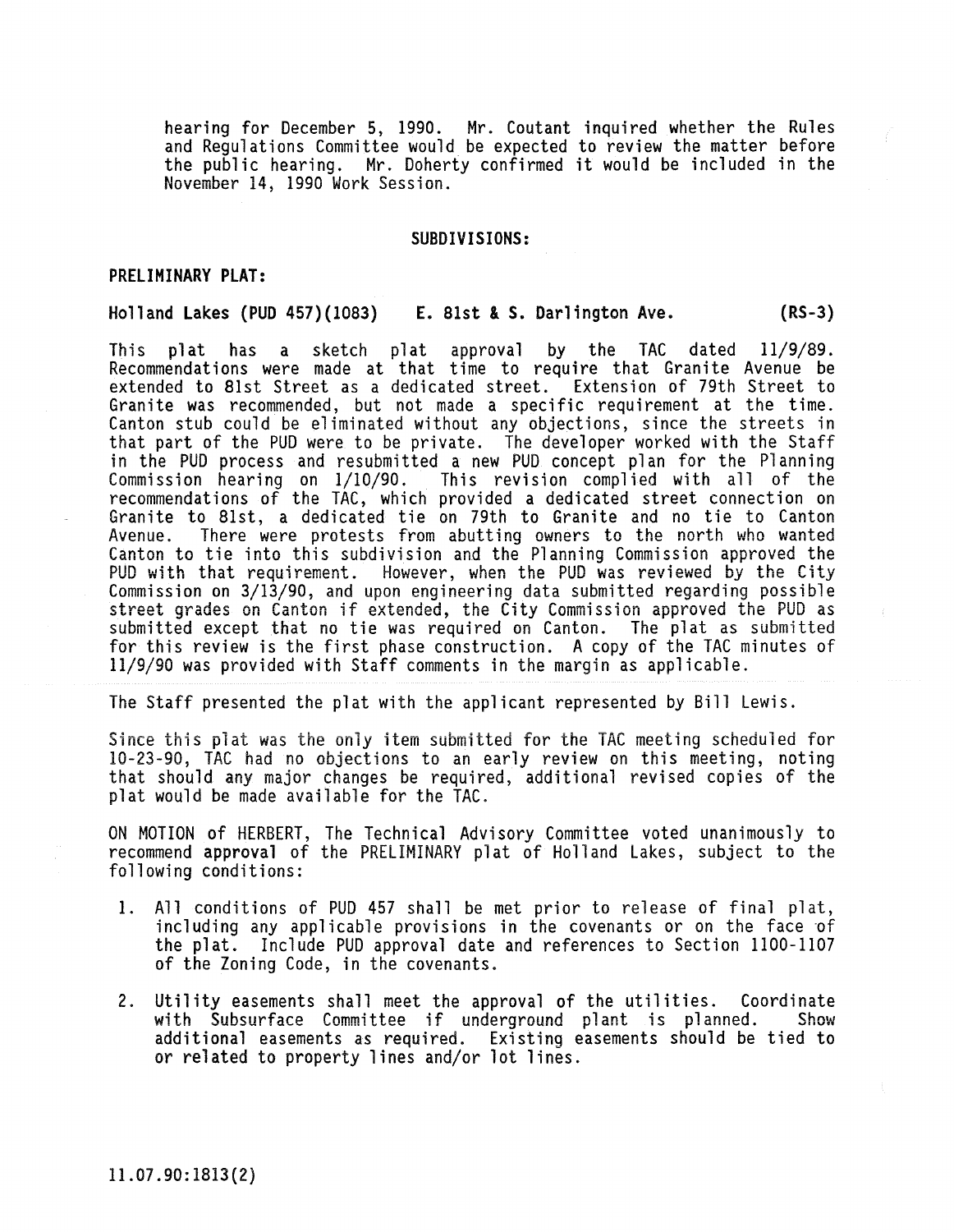- 3. Water plans shall be approved by the Water and Sewer Department prior to release of final plat. Include language for Water and Sewer facilities in covenants. (Lots above 775' require secondary system.)
- 4. Pavement or landscape repair within restricted water line, sewer line, or utility easements as a result of water or sewer line or other utility repairs due to breaks and failures, shall be borne by the owner(s) of the  $lot(s)$ .
- 5. A request for creation of a Sewer Improvement District shall be submitted to the Water and Sewer Department prior to release of final plat.
- 6. Paving and/or drainage plans shall be approved by Stormwater Management and/or City Engineer, including storm drainage, detention design and Watershed Development Permit application subject to criteria approved by City Commission. (Public access must be provided for the drainageways.)
- 7. A request for a Privately Financed Public Improvement (PFPI) shall be submitted to the City Engineer. (NO sidewalks provided or required.)
- 8. Street names shall be approved by City Engineer.
- 9. All curve data, including corner radii, shall be shown on final plat as applicable.
- 10. Identify the entry feature reserves on the plat, and provide that they are also utility easements. Signs, walls, etc. as a part of the entry features shall not interfere with the necessary utility installations.
- 11. The ponds and drainageways shall be clearly defined on the face of the plat, either as easements or as reserves, subject to approval of Department of Stormwater Management. Provisions for utility easement on or through these areas are subject to approval of the utilities. (See Department of Stormwater Management comments prior to motion.)
- 12. It is recommended that the applicant and/or his engineer or developer coordinate with the Tulsa City-County Health Department for solid waste **disposal, particularly during the construction phase and/or clearing of**  the project. Burning of solid waste is prohibited.
- 13. It is recommended that the applicant and/or his engineer or developer coordinate with the Tulsa City-County Health Department for solid waste disposal, particularly during the construction phase and/or clearing of the project. Burning of solid waste is prohibited.
- 14. All lots, streets, building lines, easement, etc., shall be completely dimensioned.
- 15. The key or location map shall be complete.
- 16. A Corporation Commission letter (or Certificate of Nondevelopment) shall be submitted concerning any oil and/or gas wells before plat is released. A building line shall be shown on plat on any wells not officially plugged.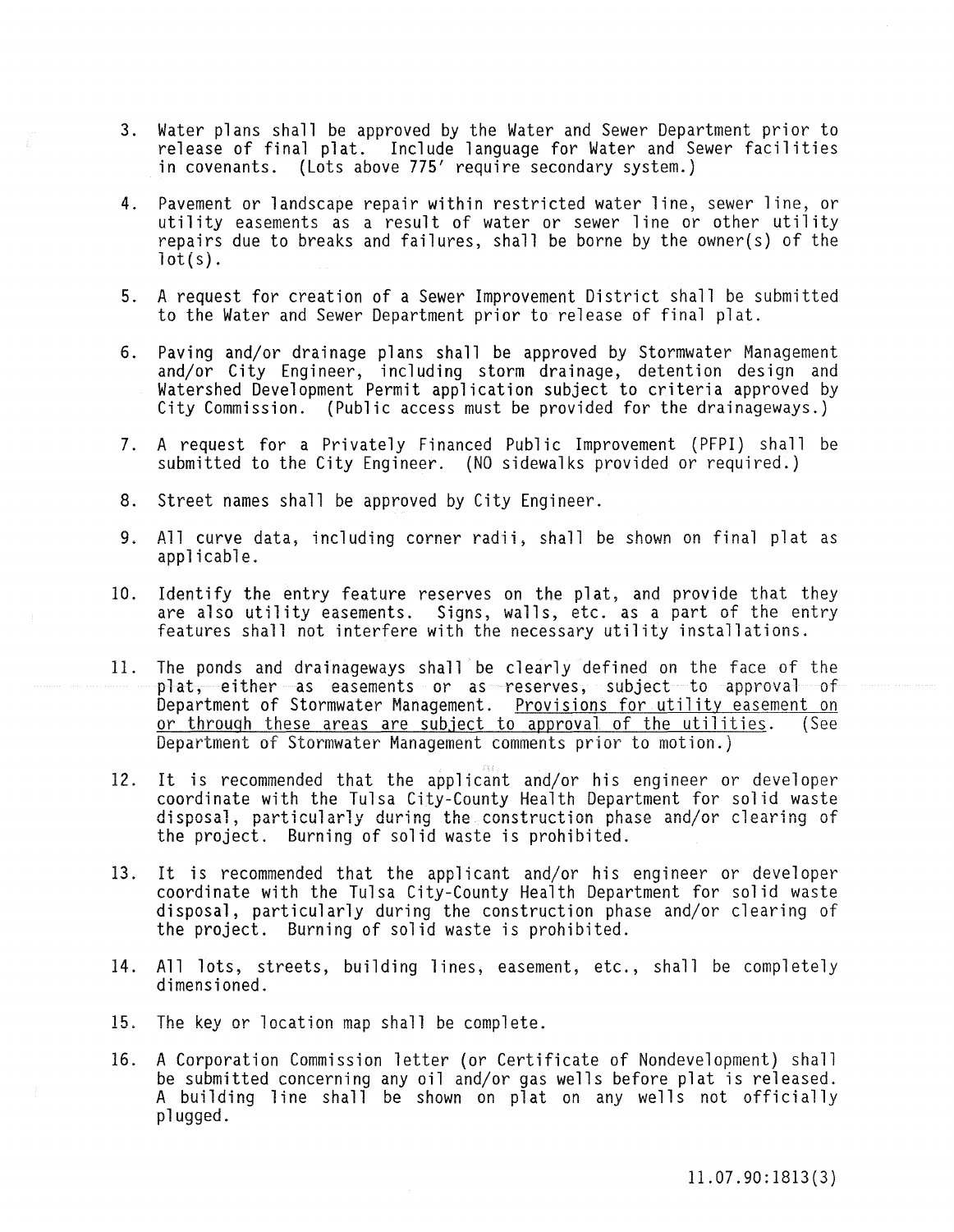- 17. The restrictive covenants and deed of dedication shall be submitted for review with preliminary plat. Include subsurface provisions, dedications for storm water facilities and PUD information, as applicable.
- 18. Comments/requirements on covenants:

SECTION I-C-5, page 4: Include block numbers. Make sure these easements<br>show on face of plat. The utility easement and overland drainage The utility easement and overland drainage easement shall meet approval of both utilities and Stormwater Management.<br>(No overlap unless OK with both agencies)

SECTION I-G, 2nd paragraph, page 6: Check regarding use of private streets as utility easements. (Appears that it is OK to cross, but utilities may need to parallel within private easement for street. Check?) Provide language as needed to clarify.

SECTION I-H, page 6: add after "successor" in next to last line: "with the concurring approval of the City Engineer."

SECTION II, 1st paragraph: page 7: change to read as follows:

WHEREAS, the land within the Subdivision (and adjacent land of Owner hereinafter described) was submitted to the Tulsa Metropolitan Area Planning Commission (TMAPC) for approval as a Planned Unit Development (PUD) pursuant to Sections 1100-1170 of Title 42, Tulsa Revised Ordinances (Tulsa Zoning Code) as the same existed on 10 January 1990, which PUD was approved by the TMAPC as PUD 457 and subsequently approved by the Board of Commissioners of the City of Tulsa on 13 March 1990, the implementing Ordinance No. 17307 being adopted 17 April 1990; and ...

SECTION II, A-I, page 7: Section is 1100-1170 and date is 13 March 1990.

SECTION II, C-2; page 9: This is somewhat confusing in that plat shows all building lines at 25'. So that there is no confusion it is suggested this be revised to read: "No building shall be erected or maintained nearer to a street (public or private) than the building setback lines depicted on the plat, except that garages that access a side street shall be set back a minimum of twenty (20) feet. All houses shall face the most restrictive building line." (The PUD allows IS' setback on side street for structure and 20' for attached garage, so developer is proposing more restrictive conditions than the PUD. It should be noted this is volunteered.)

SECTION II C-3, page 9: Ten foot side yards on both sides is more restrictive than the PUD and is volunteered by applicant. (For information only)

SECTION III-1, pages 13 and 14: Provide that subsequent amendments should not affect dedications of streets (81st) and utility easements provided in SECTION I of the covenants.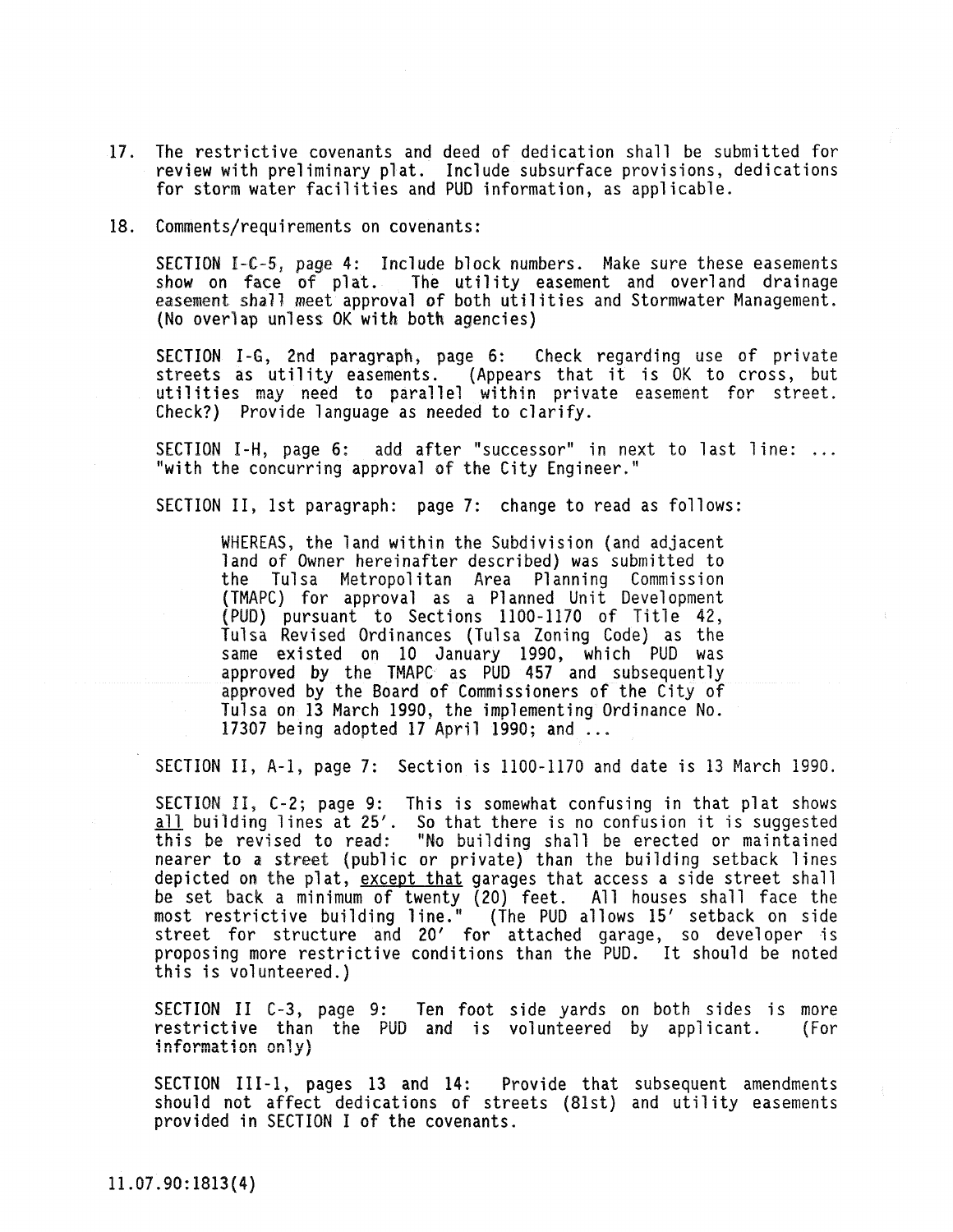SECTION V-C, page 18: Check Section numbers. (No Subsection I-J? Do not include TMAPC as a party to the square footage in the house as this was not a PUD condition. (SECTION II-D)

- 19. Make sure that adequate ingress and egress can be provided by the dual entry at 81st street for this first phase. A second point of access is to be provided in Phase 2.
- 20. A "Letter of Assurance" regarding installation of improvements shall be submitted prior to release of final plat, including documents required under Section 3.6-5 of Subdivision Regulations.
- 21. All (other) Subdivision Regulations shall be met prior to release of final plat.

### Comments and Discussion:

Mr. Wilmoth noted that this was Phase I of the Plat which is an all private street phase. When the City Commission approved the PUD the basic layout was the same as approved by the planning commission with the exception of the requirement to connect Canton Avenue to East 79th Street. When the City Commission reviewed the plat, the subdivider and City Engineering obtained engineering data and found that the slope would be too steep to put a street in. Therefore the City Commission in<br>the PUD process dropped the requirement for the connection. Staff the PUD process dropped the requirement for the connection. recommended approval.

Mr. Doherty stated that he felt that it was possible to put a street in and he felt the Commission was abdicating their responsibility in providing interior circulation within the mile and he would not vote to support that or approve the plat. Mr. Coutant questioned whether the off-site street was Gillette or Granite. Mr. Wilmoth confirmed that the plat should be corrected to reflect Granite rather than Gillette. He also commented that the engineers had provided the City Commission with data that showed the grades necessary to make the connection at Canton would not meet city requirements.

## TMAPC ACTION. 8 members present:

On MOTION of WOODARD, the TMAPC voted 4-2-2 (Carnes, Draughon, Horner, Woodard, "aye"; Doherty, Neely, "nay"; Coutant, Midget "abstaining"; Parmele, Rice, Wilson, "absent") to APPROVE the Preliminary Plat for Holland Lakes (PUD 457) as recommended by staff.

# FINAL APPROVAL AND RELEASE:

Flynn Acres (2813) East 83rd Street North and South Darlington Avenue (RS-3)

Comments and Discussion:

Mr. Wilmoth advised that all releases and letters had been received and staff recommended approval.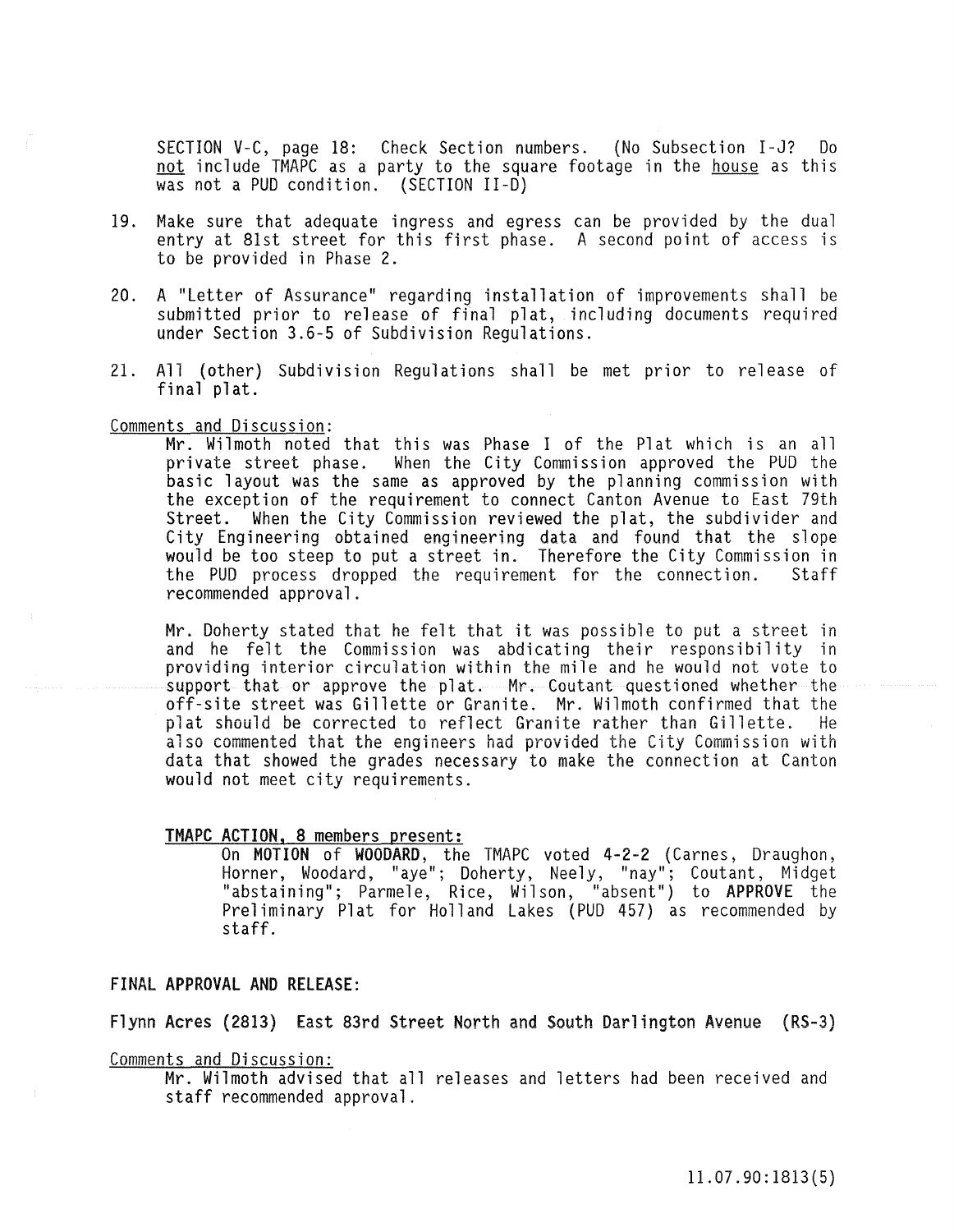TMAPC ACTION, 8 members present: On MOTION of COUTANT, the TMAPC voted 8-0-0 (Carnes, Coutant, Doherty, Draughon, Horner, Midget, Neely, Woodard, "aye"; no "nays"; no "abstentions"; Parmele, Rice, Wilson, "absent") to APPROVE the Final Plat for Flynn Acres and RELEASE same as having met all conditions of approval.

# Eagle Point Addition I (2904) 11900 Block of East Apache (1M)

Comments and Discussion:

Mr. Wilmoth advised the TMAPC had formerly heard this application under the name Zink Addition I. It was the same plat, the name had been changed to Eagle Point Addition 1. All releases had been received and staff recommended approval.

TMAPC ACTION, 8 members present: On MOTION of COUTANT, the TMAPC voted 8-0-0 (Carnes, Coutant, Doherty, Draughon, Horner, Midget, Neely, Woodard, "aye"; no "nays"; no "abstentions"; Parmele, Rice, Wilson, "absent") to APPROVE the Final Plat for Eagle Point Addition I and RELEASE same as having met all conditions of approval.

# APPROVAL OF PLAT CORRECTION:

Swan Lake (PUD 463)(793) 1586 Swan lake Drive (RS-3, OM)

## Comments and Discussion:

Mr. Wilmoth advised that the engineers found a error in the plat and had filed a document to correct the error. He commented it didn't affect any easements or rights-of-way and the legal description on the plat was correct. The city legal department had approved the correction. Staff recommended approval subject to form by the city attorney.

TMAPC ACTION, 8 members present: On MOTION of DOHERTY, the TMAPC voted 8-0-0 (Carnes, Coutant, Doherty, Draughon, Horner, Midget, Neely, Woodard, "aye"; no "nays"; no "abstentions"; Parmele, Rice, Wilson, "absent") to APPROVE the Correction of the Plat for Swan Lake subject to form by the city attorney as recommended by staff.

# EXTENSION OF APPROVAL:

Forrest Park Patio Homes (PUD 139)(3692) (RM-1)

Comments and Discussion:

Mr. Wilmoth advised this was the second time the TMAPC had been asked to extend approval. He expanded that there had been some litigation and the property had been in foreclosure. He stated that staff recommended approval.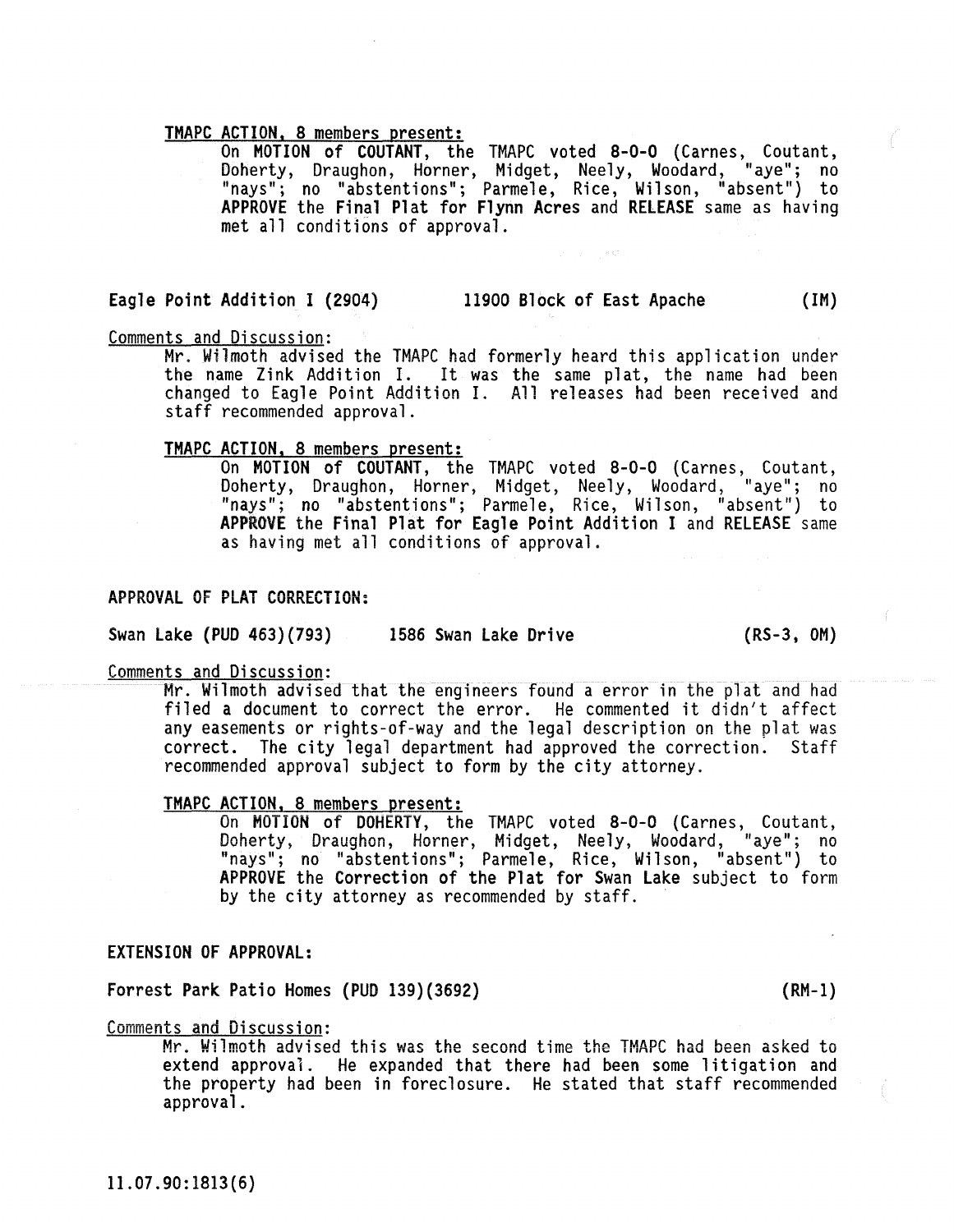TMAPC ACTION. 8 members present: On MOTION of WOODARD, the TMAPC voted 8-0-0 (Carnes, Coutant, Doherty, Draughon, Horner, Midget, Neely, Woodard, "aye"; no "nays"; no "abstentions"; Parmele, Rice, Wilson, "absent") to APPROVE the Extension of Approval for Forest Park Patio Homes as recommended by staff.

# LOT SPLITS FOR RATIFICATION OF PRIOR APPROVAL:

L-17364 (1083) Savers Federal Savings L-17365 (1292) 1619 South Boston L-17366 (1292) 1105 East 21st Place South

Staff advised that all items were in order and recommended approval.

## Comments and Discussion:

In response to Mr. Coutant, Mr. Wilmoth confirmed that these lot splits followed the new procedure of being approved by the city water and sewer department.

# TMAPC ACTION. 8 members present:

On MOTION of WOODARD, the TMAPC voted 8-0-0 (Carnes, Coutant, Doherty, Draughon, Horner, Midget, Neely, Woodard, "aye"; no "nays"; no "abstentions"; Parmele, Rice, Wilson, "absent") to RATIFY the above listed lot splits which have received prior approval as recommended by staff.

NEW BUSINESS:

There being no further business, the First Vice Chairman declared the meeting adjourned at 1:58 p.m.

ATTEST: Secretary

Date Approved:  $\setminus$ Chairman